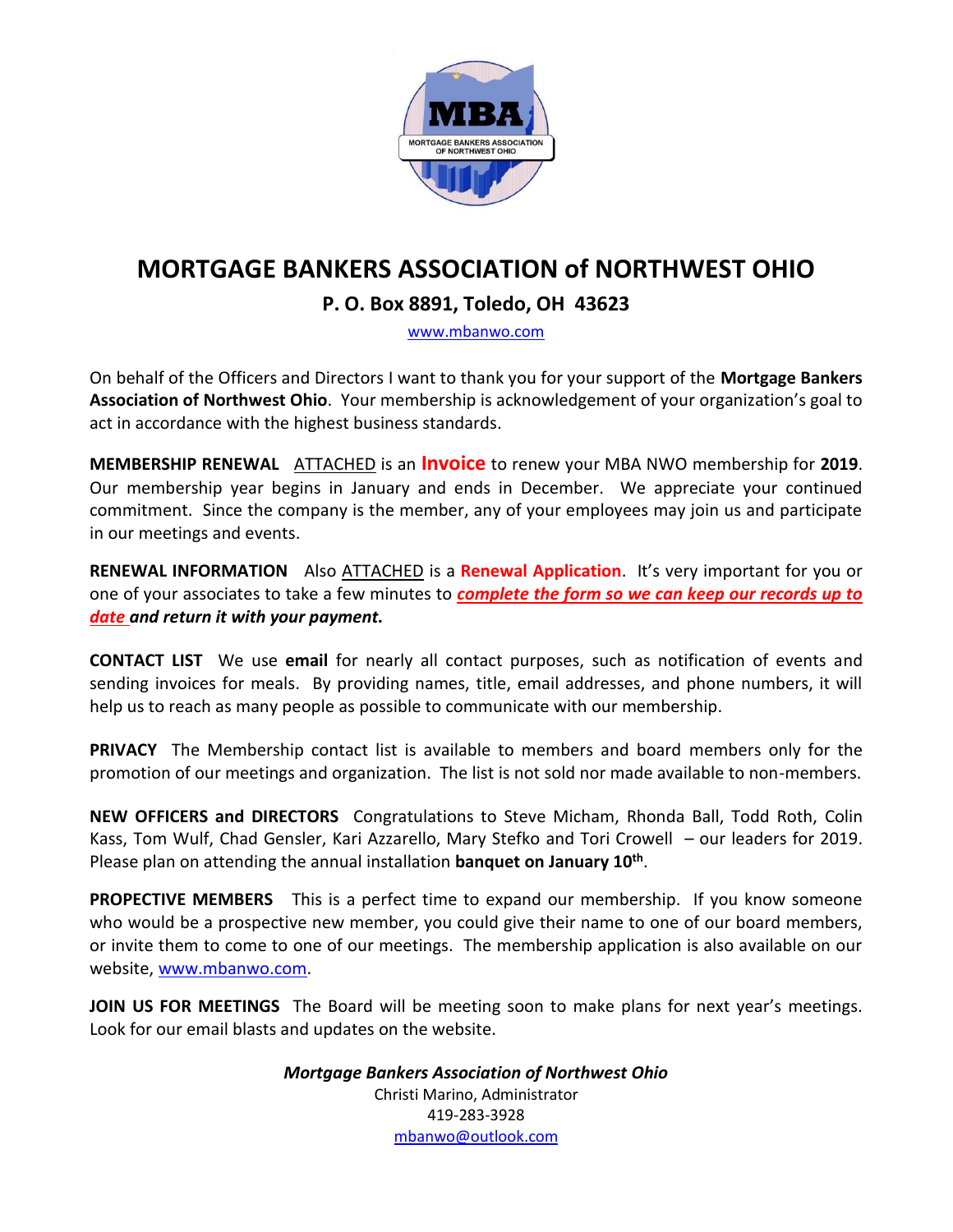#### **Mortgage Bankers Association of Northwest Ohio**

**RENEWAL APPLICATION** *for Membership year 1/1/2019 to 12/31/2019*

**[ ] Regular member (Lender) [ ] Associate member [ ] Realtor Associate**

| <b>Name of Member</b> |         |            |  |  |
|-----------------------|---------|------------|--|--|
|                       | Company |            |  |  |
| Member since          |         | (if known) |  |  |

*PLEASE COMPLETE THE RENEWAL APPLICATION SO WE CAN KEEP OUR RECORDS CURRENT*

**VOTING DELEGATE** – A **Regular Member** is a voting member, and each Regular Member has one vote. A Regular Member will designate one person as the company's representative to cast votes for the member. If the representative is unable to attend or cast a vote, the company can designate an alternative delegate in their place.

| Person authorized to vote (print)                                     | Alternate delegate (print) |            |
|-----------------------------------------------------------------------|----------------------------|------------|
| <b>CURRENT BUSINESS ADDRESS</b> (if additional area branches, attach) | <b>PHONE</b>               | <b>FAX</b> |
| Street address                                                        | Phone                      | <b>FAX</b> |
|                                                                       |                            |            |

**CHANGES** – Please comment on any significant changes in form of business organization, ownership changes, functions performed (originating, servicing, etc.), management, local contact person(s), etc.

\_\_\_\_\_\_\_\_\_\_\_\_\_\_\_\_\_\_\_\_\_\_\_\_\_\_\_\_\_\_\_\_\_\_\_\_\_\_\_\_\_\_\_\_\_\_\_\_\_\_\_\_\_\_\_\_\_\_\_\_\_\_\_\_\_\_\_\_\_\_\_\_\_\_\_\_\_\_\_\_\_\_\_\_\_\_

\_\_\_\_\_\_\_\_\_\_\_\_\_\_\_\_\_\_\_\_\_\_\_\_\_\_\_\_\_\_\_\_\_\_\_\_\_\_\_\_\_\_\_\_\_\_\_\_\_\_\_\_\_\_\_\_\_\_\_\_\_\_\_\_\_\_\_\_\_\_\_\_\_\_\_\_\_\_\_\_\_\_\_\_\_\_

#### **Billing address/instructions**: \_\_\_\_\_\_\_\_\_\_\_\_\_\_\_\_\_\_\_\_\_\_\_\_\_\_\_\_\_\_\_\_\_\_\_\_\_\_\_\_\_\_\_\_\_\_\_\_\_\_\_\_\_\_\_\_\_\_\_\_\_\_\_

**COMMUNICATION –** Please provide a list of **names and email addresses** of your employees who would like to receive meeting notices and communication from the organization (attach list).

**RENEWAL COMMITMENT** -- We hereby submit our annual dues to renew our membership in the Mortgage Bankers Association of Northwest Ohio. We confirm that our firm and/or its officers have not been suspended by FNMA, FHLMC, GNMA, FHA, or VA. We confirm that our company and/or officers have not been involved in bankruptcy, insolvency, made assignment for the benefit of creditors, or been indicted for or charged publicly with fraud or misrepresentation.

*We hereby renew our commitment to support the goals and mission of the Mortgage Bankers Association of Northwest Ohio and to adhere to the Code of Ethics.*

| Name                                                                                       | Title | Date     |
|--------------------------------------------------------------------------------------------|-------|----------|
|                                                                                            |       |          |
| Received application $\frac{1}{\sqrt{2}}$ and fee $\frac{1}{\sqrt{2}}$ in the amount of \$ |       | for 2019 |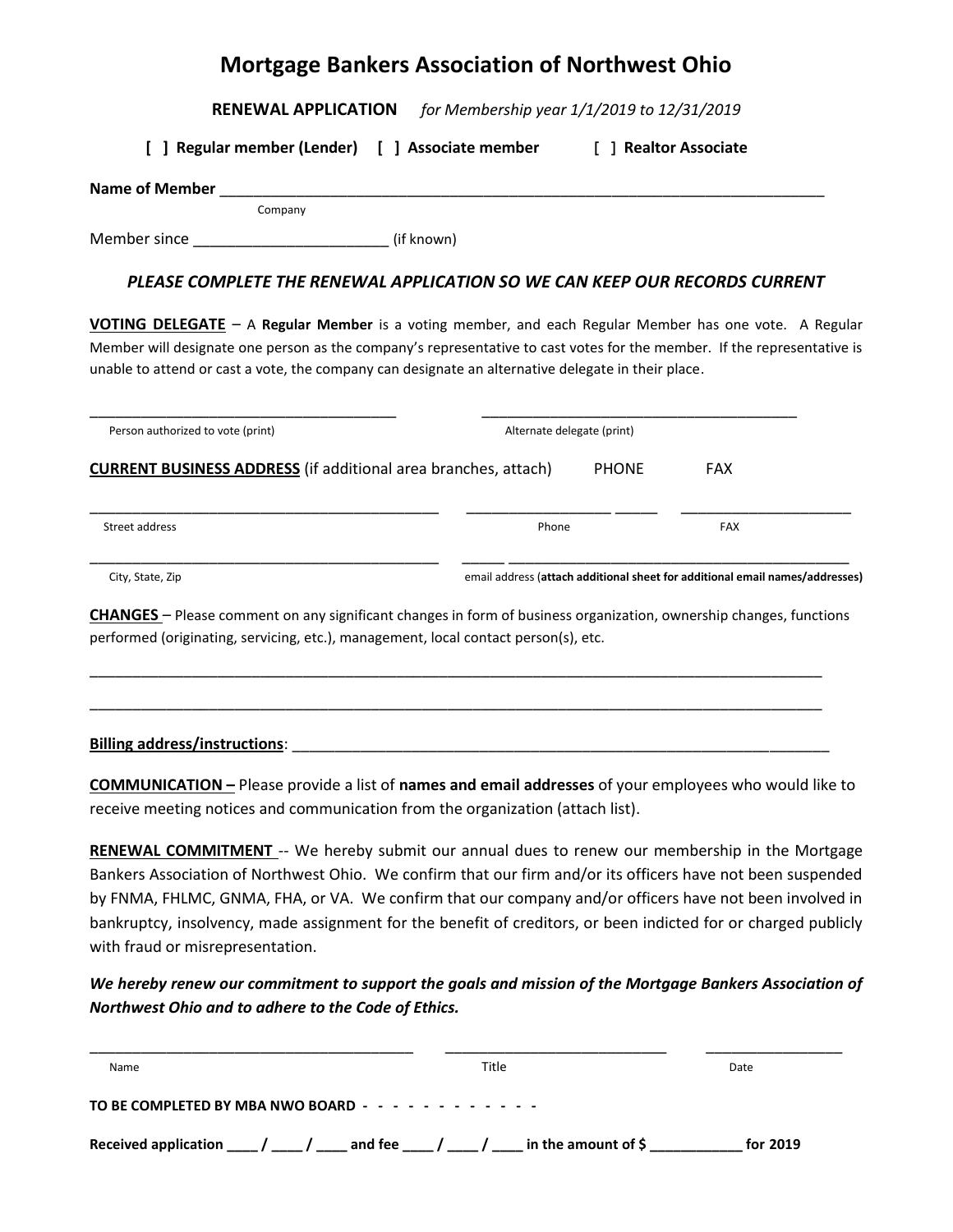

## **MORTGAGE BANKERS ASSOCIATION of NORTHWEST OHIO**

**P. O. Box 8891, Toledo, OH 43623**

**Federal Tax ID No. 34-1569537**

**To: Date:** 12/31/18

**Attn: Invoice No.:**

# **INVOICE**

| <b>DESCRIPTION</b>                      |                    | <b>AMOUNT</b> |
|-----------------------------------------|--------------------|---------------|
| Membership, Regular<br>Renewal for 2019 | <b>Annual Dues</b> | S             |
| Due 01/31/19                            |                    |               |

*Please help us by completing the Renewal Application so we can keep our records current and communicate effectively and efficiently with you and your associates.* 

*–THANK YOU.*

**TOTAL DUE: \$** 

*Thank you for supporting MBA NWO*.

For questions regarding your INVOICE please call Christi Marino, Administrator, 419-283-3928

Email: [mbanwo@outlook.com](mailto:mbanwo@outlook.com)